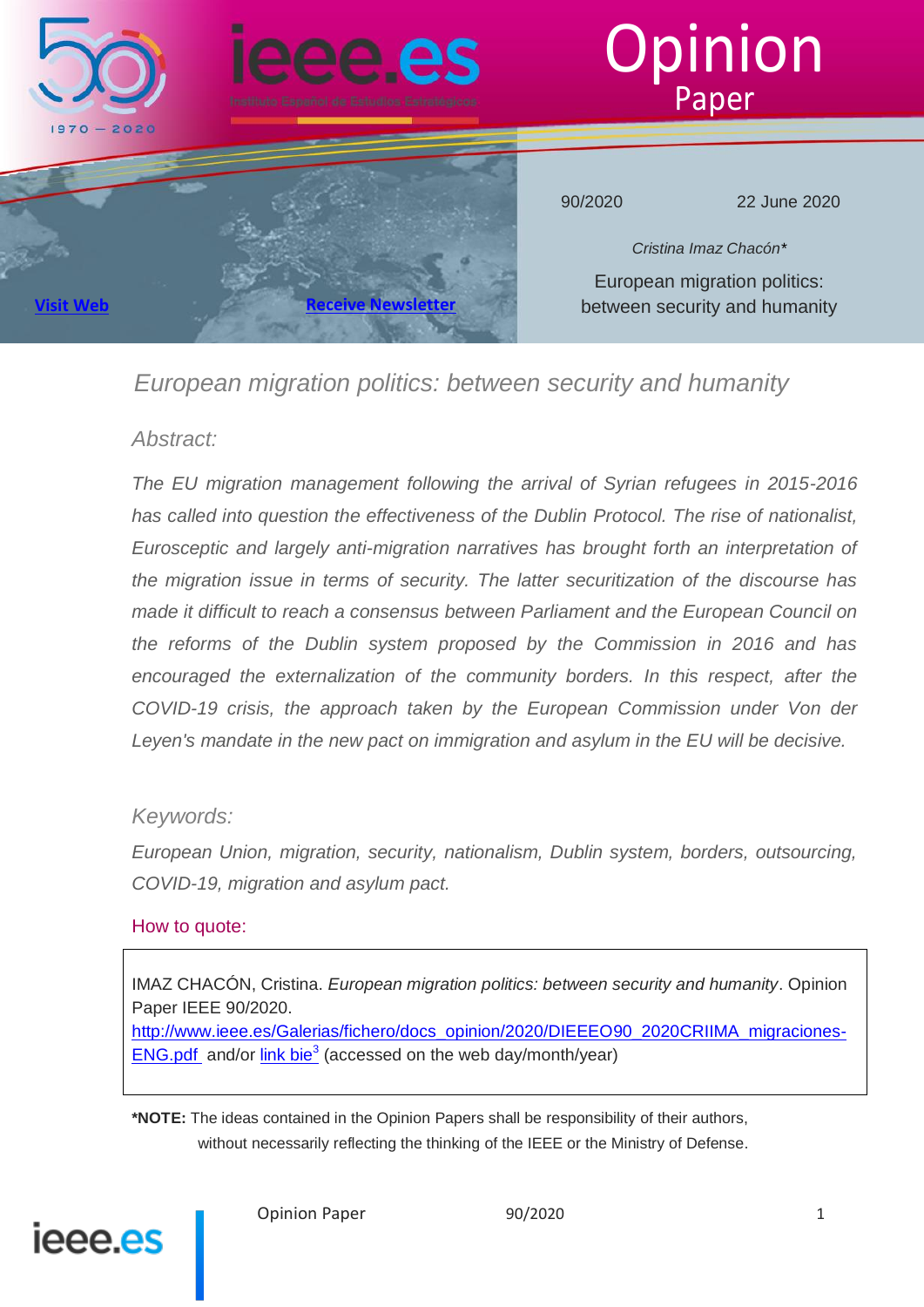

## **Introduction**

According to the functionalist theory on the European Union, it is in periods of crisis when EU member states become convinced of the need to hand over competences to the European level and when they aspire to be "more Europe". Examples of this are the terrorist attacks in Madrid in 2004 or London in 2005, which resulted in progress in matters of coordination in the event of emergencies and crises. In turn, the 2008 Financial Crisis also prompted greater coordination in monetary and economic policy at the European level. However, despite the critical situation of European migration policies and the late reaction to the arrival of refugees in 2015-2016, migration is, thus, presented as a challenge that invalidates the functionalist theory. Instead of helping to deepen the competences of the EU, the migration management has fuelled Eurosceptic and nationalist movements that prevent further European integration and, thus, a common migration policy<sup>1</sup>.

Genschel and Jachtenfuchs argue that the traditional problems of the European Union always arise around institutional fragmentation, political segmentation and territorial differentiation<sup>2</sup>. These three points can in turn explain the European response to the migration crisis of 2015-2016. Firstly, institutional fragmentation can be observed in the lack of convergence in matters revolving the right to asylum and the duplication of mechanisms, such as the Integrated Political Crisis Response (IPCR), the European Asylum Support Office (EASO) and the European Coast Guard Agency (formerly known as FRONTEX, created in 2015, with 10,000 European coast guards)<sup>3</sup>. Secondly, political segmentation can be observed in the nationalistic shift in the internal policies of member states and the resurgence of a new social fracture around the migration issue<sup>4</sup>. In turn, territorial differentiation can be found in the different management of hotspots and in the division of member states generated by the Dublin Protocol between border

<sup>4</sup> ADEMMER, E., & STÖHR, T. "The Making of a New Cleavage? Evidence from Social Media Debates About Migration", *Kiel Institute for the World Economy* (2140), 2019.



<sup>1</sup> TARDIS, M. "L'UE est-elle prête pour les prochains défis migratoires?", *Politique Etrang'ere, 3*, 2019, p. 110.

<sup>&</sup>lt;sup>2</sup> GENSCHEL, P., & Jachtenfuchs, M. "More integration, less federation: the European integration of core state power", *Journal of European Public Policy*, 2015, doi:10.1080/13501763.2015.1055782.

<sup>3</sup> COLLET, E., & COZ, C. L. *After the storm: Learning from the EU response to the migration crisis,*  Migration Policy Institute Europe, 2018.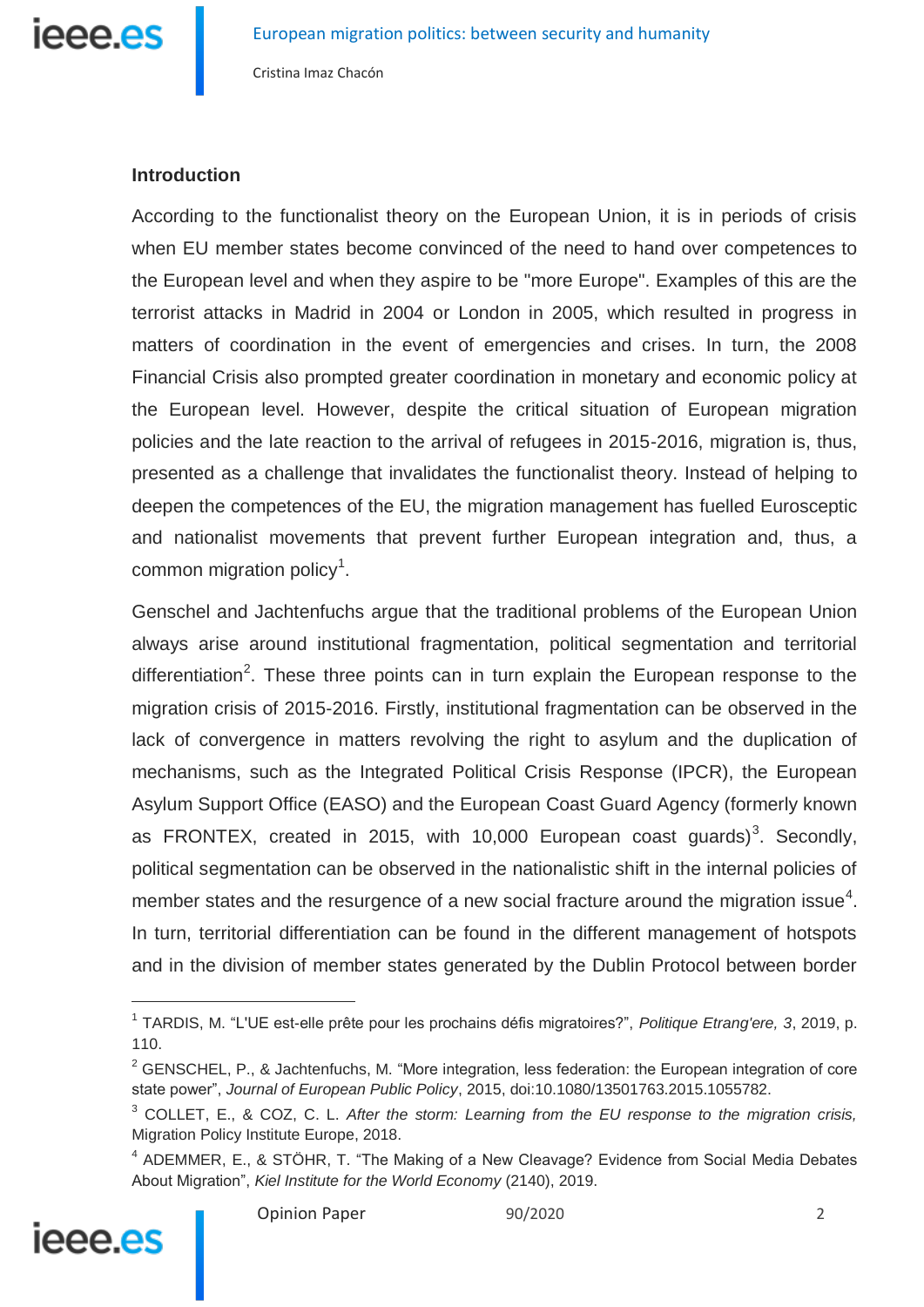

states, with greater responsibility for managing asylum applications, and internal countries, which are not directly affected by the migration issue.

Throughout this paper we will study the drift of the European Union's migration discourse and policy towards security. To this end, we will firstly examine the weakness of the Dublin System in the face of the arrival of Syrian refugees in 2015-2016 and the consequent rise of nationalist political movements around the migration issue. Secondly, we will study the anti-European and the anti-migration shift of the political discourse, which is part of the imaginary of the emerging nationalist parties. We will see the impact of this emerging discourse in the paralysis in the tripartite decision-making the Commission, Parliament and the European Council - with regard to the reform of the Dublin system and security at the borders and interoperability between information agencies. Later, we will examine how this nationalist approach can be observed in the closure of internal borders, together with the externalization of the borders of the European Community area. Finally, we will examine the European Commission's response to the emergence of nationalism with the new Pact on Migration and Asylum, scheduled for 2020, under the presidency of Von der Leyen in a time of great uncertainty after the coronavirus crisis.

#### **The weakness of the Dublin system in the face of the 2015 crisis**

EU competences in the field of asylum and immigration were introduced in the Maastricht Treaty (1992), assigned to the third pillar of the EU: Justice and Home Affairs. Following the Treaty of Amsterdam, the European Commission became responsible for proposals on migration and asylum, which would be taken up unanimously by the European Council until 2005, with the entry of the Parliament into migration decision-making. Articles 67(2) and 78(2) of the Treaty of Lisbon, also known as the Treaty on the Functioning of the European Union, insisted on the creation of a common European policy based on the principle of "non-refoulement" and the Geneva Convention on refugees. In turn, Article 80 of the TFEU took up the principle of fair sharing of responsibility for migration<sup>5</sup>. To comply with the above provisions, the EU

<sup>&</sup>lt;sup>5</sup> TAGLIAPIETRA, A. "The European Migration Crisis: A Pendulum between the Internal and External Dimensions", *Instituto Affari Internazionali, 19* (12), 2019.

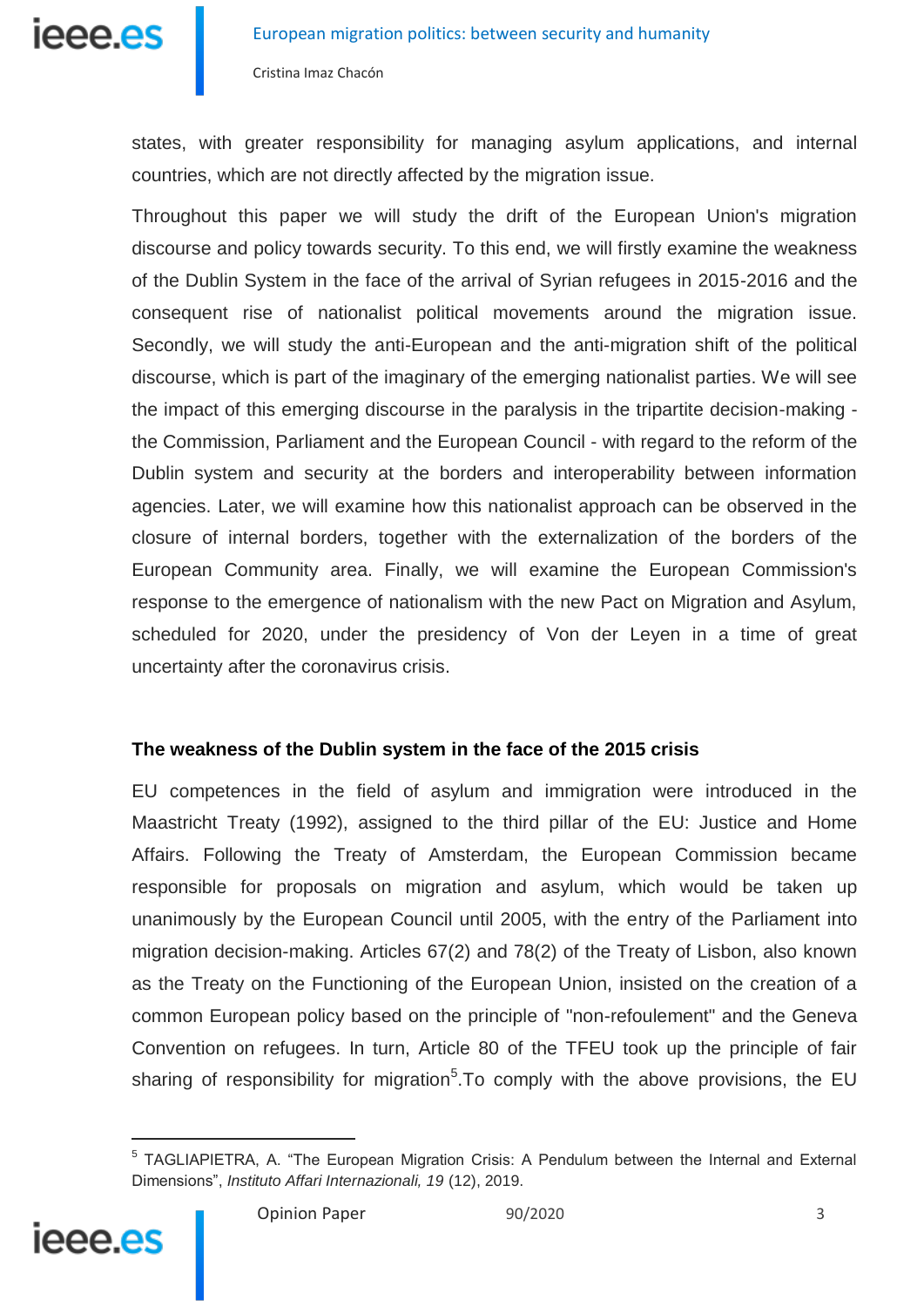

adopted the Dublin Protocol and the Common European Asylum System (CEAS), later known as EASO.

In 1990, the member countries of the European Union signed the Dublin Convention, which stipulated that the asylum process should be carried out in the first EU country to receive the applicants. It aimed to "harmonize asylum policies within the European area of free movement" and to avoid the so-called "asylum shopping" (a person choosing the country in which to seek asylum), or "orbiting" (no country being responsible for managing asylum applications) $6$ . Both revisions of Dublin II (2003) and Dublin III (2013) deepened the criteria for relocating asylum seekers by giving priority to family unity, then to the provision of a residence permit or visa, and finally to the country through which the applicant entered the EU or in which he or she applied for asylum.

However, in spite of being a "policy of minimum standards", the effectiveness of the Dublin protocol has been highly questioned due to an unequal distribution of responsibilities between member states, a lack of efficiency and the violation of the refugees' rights, as there are no guarantees of a fair and efficient examination of the asylum request. Along these lines, some authors are of the opinion that the main problem with migration policy is that it is guided by ideals and not by a rational evaluation of the reality of migration<sup>7</sup> and that it is "a patchwork policy", with little vision and a lack of common criteria for protection $8$ .

First, the protocol disproportionately shifted responsibility for managing asylum seekers to countries in the front line of access, such as Spain, Greece, Italy or Malta. In 2014, only five member states had to deal with 72% of asylum applications in the  $EU^9$ . This situation led bordering countries not to register asylum seekers at their borders and/or to impose restrictive immigration policies, seen in the suspension of the right to family reunification in Germany for two years, the introduction of the detention for one to five years in cases of irregular entry in Italy, or the limits on limiting admissions for asylum to

<sup>9</sup> LULLE, R. K. *Research on Migration: Facing Realities and Maximising Opportunities. A Policy Review.* Luxembourg: Publications Office of the European Union, 2016, p. 13.



<sup>6</sup> GARCÉS-MASCAREÑAS, B. "Por qué Dublín 'no funciona'", *Notes Internacionals CIDOB* (135), November 2015.

<sup>7</sup> TARDIS, M. "L'UE est-elle prête pour les prochains défis migratoires?", *Politique Etrang'ere, 3*, 2019, pp. 101-112.

<sup>8</sup> CEAR. (2012). *La situación de las personas refugiadas en España.* Comisión Española de Ayuda al Refugiado. Madrid: Los libros de la catarata.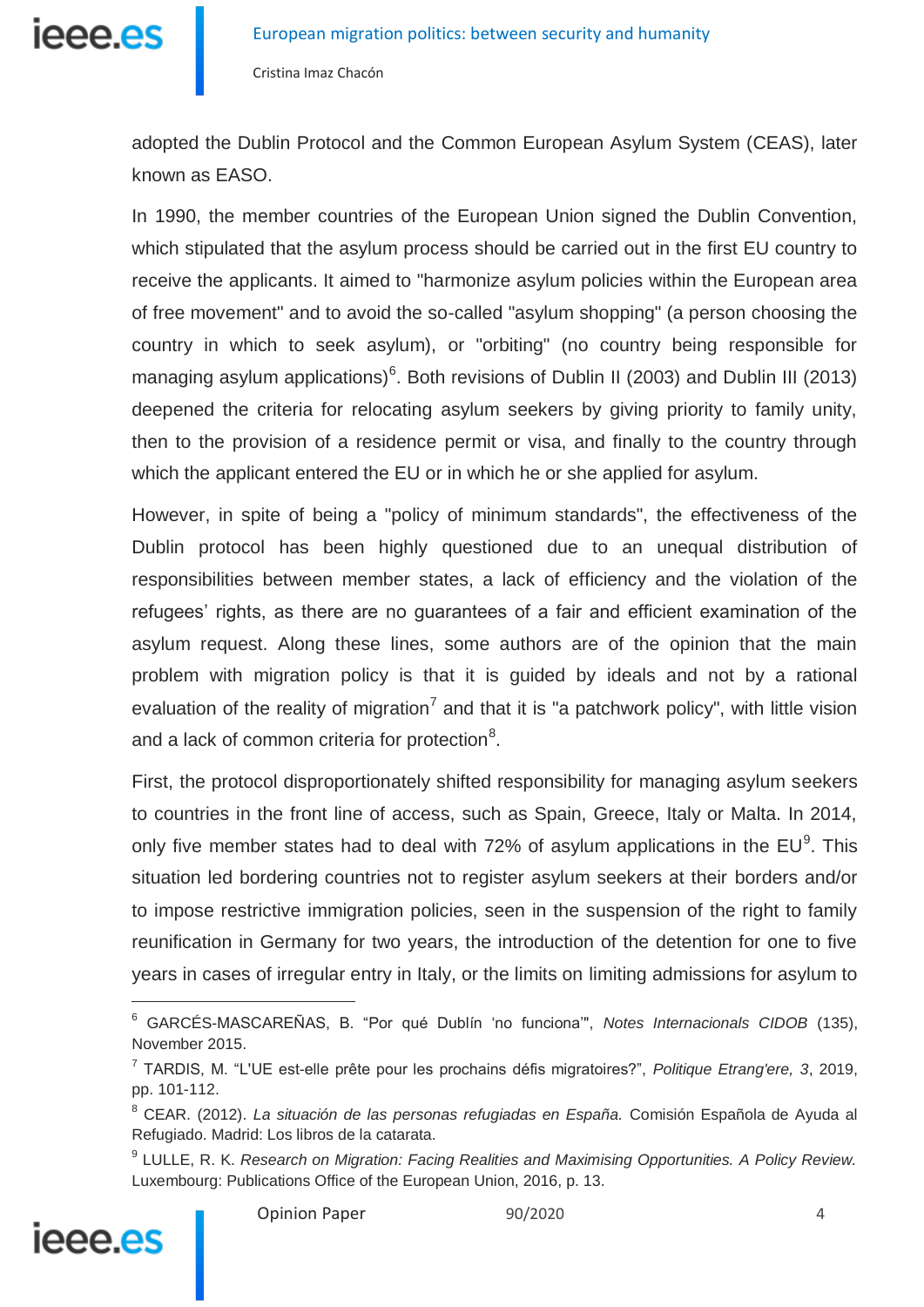$37.500$  in Austria in  $2016<sup>10</sup>$ . In addition, the disproportionate sharing of responsibilities led to a lack of solidarity by member States with the countries that received the biggest share of migrants and the re-establishment of some borders within the Schengen area (Hungary, Slovenia, Slovakia, Croatia, Germany, Austria and Sweden<sup>11</sup>.

Secondly, the conditions of the Dublin Convention promote an inefficient asylum process. As the criteria for allocating responsibility do not coincide with the applicants' preferences, the success of the insertion of asylum seekers in the receiving countries is limited. The lack of "willingness of the states" to harmonize the procedures and conditions of asylum seekers has been demonstrated, as is the specific case of Spain, with an open appeal to the European Court for a lack of harmonization of its asylum policy compared to the European one of 2008. All this has once again promoted asylum seekers' preferences for certain European destinations. An example of this is the 33 days required for recognition of asylum in Italy, compared to the 180 days required in Greece<sup>12</sup>. In turn, the rate of recognition of asylum differs considerably among member countries: Germany has 71% recognition of asylum seekers, compared to 8% in Hungary<sup>13</sup>.

Thirdly, the great difference in rights and access to the labor market between member countries is also an important condition for asylum seekers in their choice of destination country. "Not because they are fleeing from where they come from, (asylum seekers) are indifferent to where they are going"<sup>14</sup>. For example, Greece and Spain are the European countries with the highest unemployment rates, with 16.7% and 14.2% respectively, compared to the Czech Republic (2.2%) or Germany  $(3.1\%)^{15}$ . Another

<sup>15</sup> Eurostat. *Unemployment statistics.* Statistics Explained, 2019.



<sup>&</sup>lt;sup>10</sup> TAGLIAPIETRA, A. "The European Migration Crisis: A Pendulum between the Internal and External Dimensions", *Instituto Affari Internazionali, 19*(12), 2019.

<sup>11</sup> GARCÉS-MASCAREÑAS, B. "Por qué Dublín 'no funciona'", *Notes Internacionals CIDOB* (135), November 2015, p. 3.

<sup>12</sup> BOVE, C. *Country Report: Italy.* Asylum Information Database, 2018, p. 34. Available at: <https://www.asylumineurope.org/node/261>

KONSTANTINOU, A., & GEORGOPOULOU, A. *Country Report: Greece.* AIDA, 2018, p. 42. Available at:<https://www.asylumineurope.org/node/259>

<sup>13</sup> MOUZOURAKIS, M. *Refugee Rights Subsiding? Europe's Two-Tier Protection Regime and Its Effect.* AIDA, 2017, p.10. Available at:<https://www.asylumineurope.org/node/2712>

<sup>14</sup> GARCÉS-MASCAREÑAS, B. (Noviembre de 2015). Por qué Dublín "no funciona". *notes internacionals CIDOB*(135), November 2015, p. 2.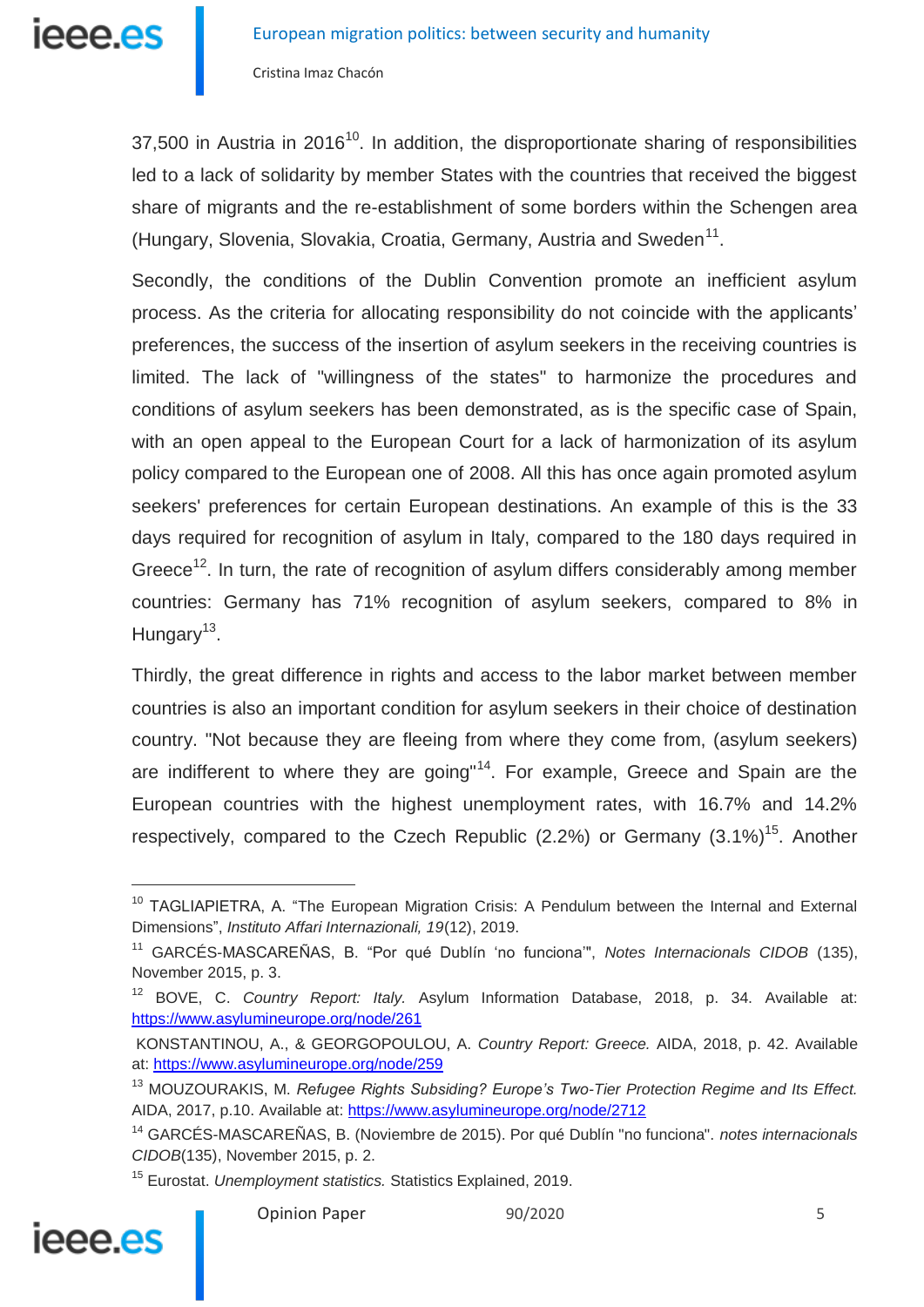

notable difference is access to nationality. In 2017, Sweden had the highest European nationalization rate (8.2 acquisitions per 100 foreign residents), compared to countries such as Spain, Germany, Denmark and Ireland, among others, whose nationalization rate is less than 2%<sup>16</sup>.

### **Anti-immigration discourse booms in the EU**

The European Union does not have exclusive competences in the field of migration, but rather shares them with the Member States, which largely explains the difficulty of managing the migration issue. The progressive loss of competences of the Member States in the Treaty of Amsterdam (1999) and the Pact on Migration and Asylum (2008) has generated resistance and, in recent years, nationalist movements and Eurosceptic and/or extreme right-wing parties.

This can be seen in how nationalist parties have increased their presence on the European political scene, gaining government in five Member States and 22 EU parliaments<sup>17</sup>. However, when talking about European nationalist parties, it is necessary to understand that they are not uniform, but that they encompass anti-immigrant narratives, nationalist and anti-European policies, economic protectionist measures, and, in some cases, even neo-Nazi connections. In most cases it has been the nationalist discourse which has managed to gather votes thanks to the uncertainty around the arrival of Syrian refugees and the economic situation facing Europe, which has led many to consider the emergence of a new social fracture around the issue of migration<sup>18</sup>. The arrival of refugees called into question cultural, economic and religious aspects of many member states, which was skilfully used in the political imaginary of these parties, with a narrative that often presents migration in the EU in terms of security, rather than focusing on humanitarian issues.

<sup>&</sup>lt;sup>18</sup> ADEMMER, E., & STÖHR, T. "The Making of a New Cleavage? Evidence from Social Media Debates About Migration", *Kiel Institute for the World Economy* (2140), 2019.



<sup>16</sup> Eurostat. *Migration and migrant population statistics,* 2019.

<sup>&</sup>lt;sup>17</sup> CABRAL, I. A. "La ultraderecha tiñe el mapa de Europa: está en cinco gobiernos y 22 parlamentos de la UE", *Público*, 21 January 2020.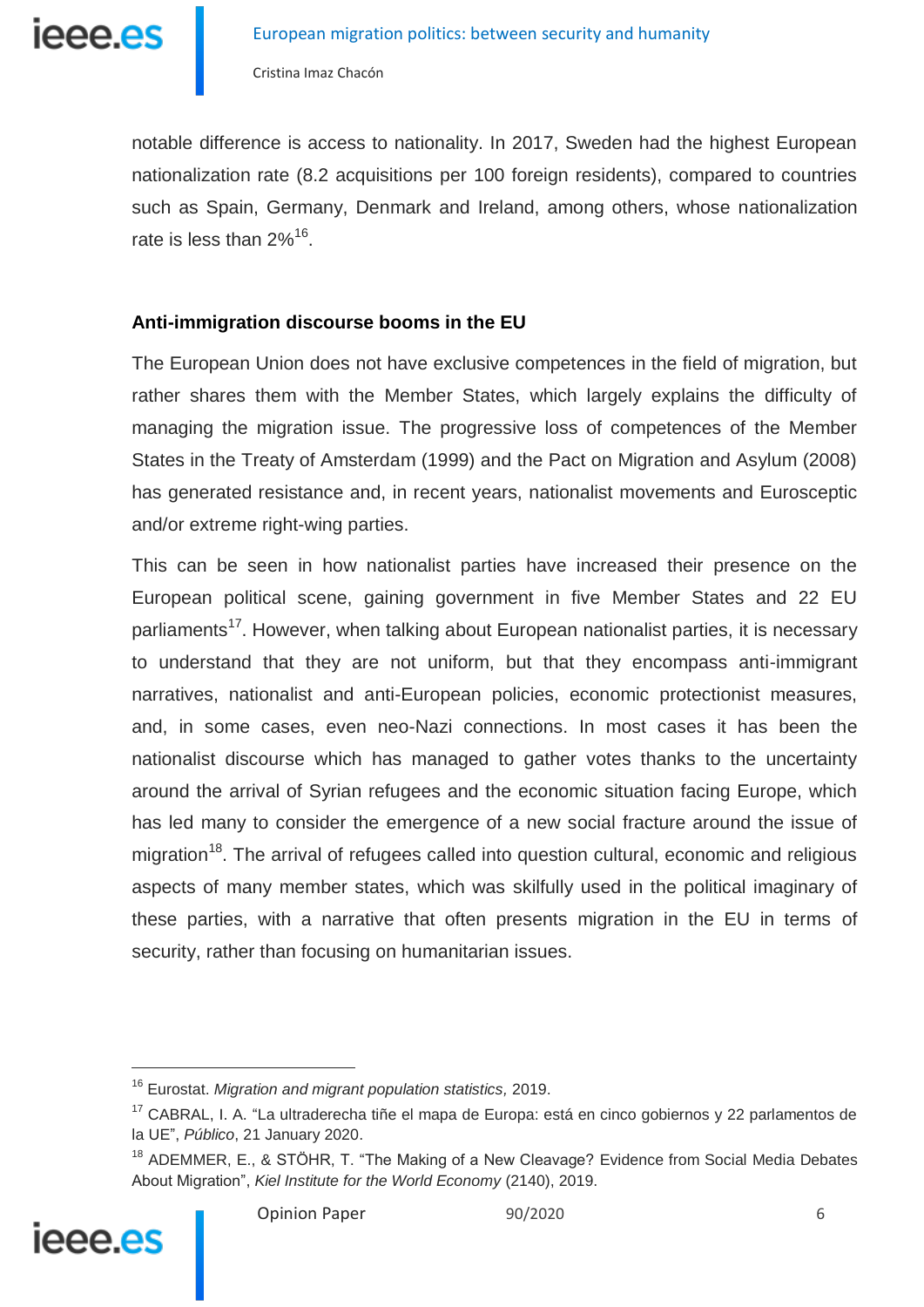Euro-sceptic nationalist parties are presented as the first force in Slovenia, Hungary and Poland; the second force in Belgium, France and the Netherlands; or the third force in: Austria, Denmark, Finland, Germany, Hungary, Italy, Spain and Sweden. Only four countries have right-wing parties with less than 10% of the vote in their last elections (Cyprus, Greece, Lithuania and Portugal) and three countries have no right-wing parties in parliament (Luxembourg, Ireland, Croatia)<sup>19</sup>.

At the level of the European Parliament, however, nationalist parties are present in many different political groupings, such as Europe of Nations and Freedoms, Europe of Freedom and Direct Democracy, European Conservatives and Reformists, European People's Party or Identity and Democracy. On the one hand, Italian Salvini's proposal for the creation of a European Alliance for Peoples and Nations brings together extreme right-wing parties from Austria, Belgium, Finland, France, Germany, the Netherlands and Poland<sup>20</sup>- Despite numerous differences in economic and social policies, they agree on "closing Europe's borders to immigration, defending Europe's 'traditional cultural heritage' and protecting 'national identities' from those who want more EU political and economic integration"<sup>21</sup>.

On the other hand, there are the member countries of the Visegrad Group (Slovakia, Hungary, Poland and the Czech Republic) whose interests have shifted from the democratization of their governments to the reception of a smaller number of immigrants in order to "protect their national identity". The European Union's Court of Justice on 31 October 2019 held a trial against Hungary, Poland and the Czech Republic for their refusal to relocate the 160,000 asylum seekers under a system of compulsory quotas<sup>22</sup>. The Hungarian Parliament, under Hungarian Prime Minister Viktor Orban and his party FIDESZ, had approved a law to criminalize aid to migrants ("Stop

<sup>&</sup>lt;sup>22</sup> DE MIGUEL, B. "La justicia europea se decanta por obligar a Polonia, Hungría y República Checa a reubicar refugiados", *El País*, 31 October 2019. Available at: [https://elpais.com/internacional/2019/10/31/actualidad/1572548542\\_180324.html](https://elpais.com/internacional/2019/10/31/actualidad/1572548542_180324.html)



<sup>&</sup>lt;sup>19</sup> CABRAL. I. A. "La ultraderecha tiñe el mapa de Europa: está en cinco gobiernos y 22 parlamentos de la UE", *Público*, 21 January 2020.

<sup>20</sup> LÁZARO, A., & PARROCK, J. "La difícil alianza de la Europa de las Naciones", *Euronews*, 20 May 2019. Available at:<https://es.euronews.com/2019/05/20/la-dificil-alianza-de-la-europa-de-las-naciones>

<sup>21</sup> BUJJ, A. "Salvini une fuerzas ultraderechistas para conquistar Bruselas", *La Vanguardia*, 8 April 2019. Available at: [https://www.lavanguardia.com/internacional/20190408/461524502811/salvini-une-fuerzas](https://www.lavanguardia.com/internacional/20190408/461524502811/salvini-une-fuerzas-ultraderechistas-conquistar-bruselas.html)[ultraderechistas-conquistar-bruselas.html](https://www.lavanguardia.com/internacional/20190408/461524502811/salvini-une-fuerzas-ultraderechistas-conquistar-bruselas.html)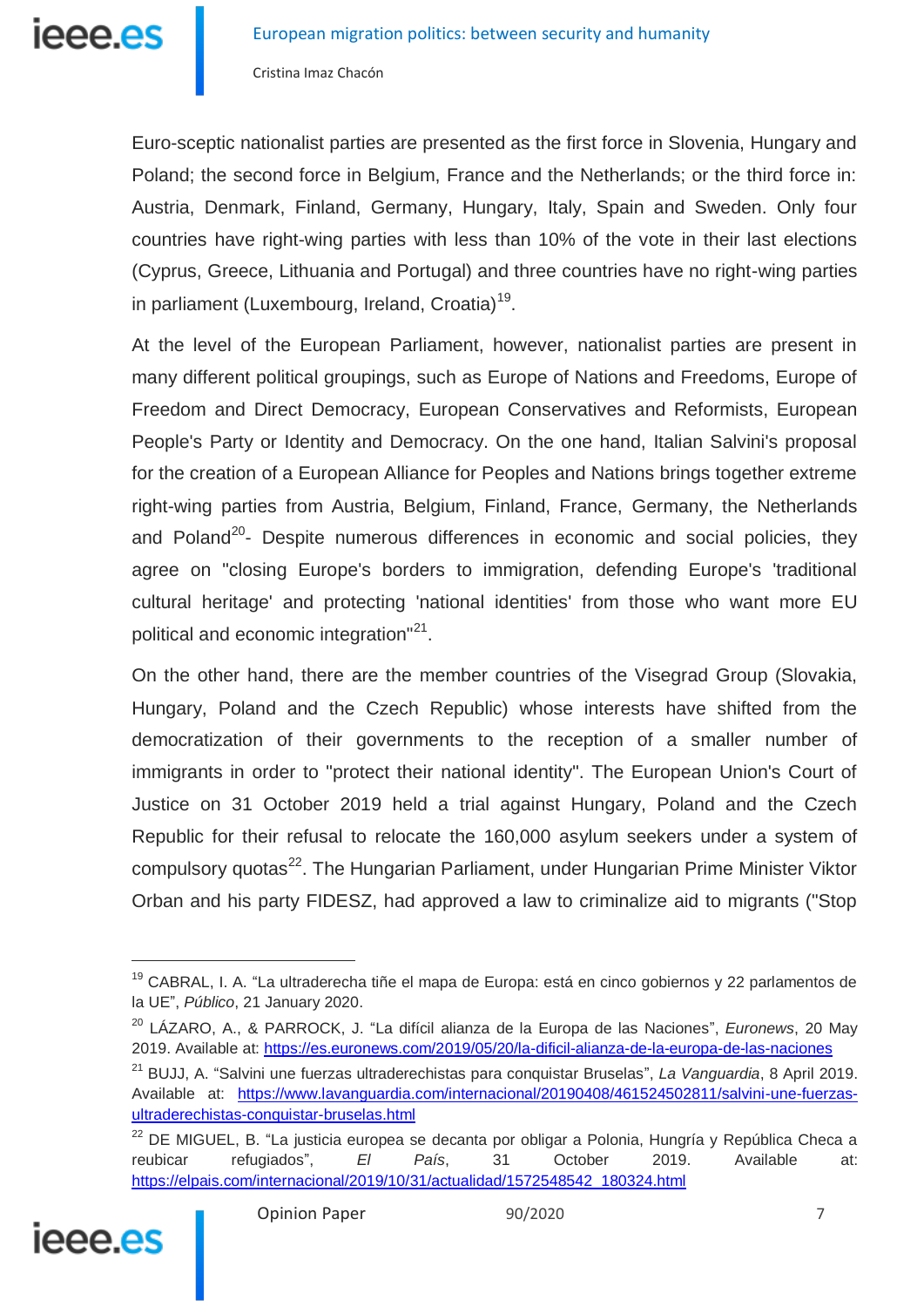

Soros" Law) and a reform of the Constitution to prohibit the relocation of refugees<sup>23</sup>. At the EU level, Poles aim to influence the Conservatives and Reformers, and Hungary's Orban seeks to attract the Populars, from whose group he is temporarily suspended.

In short, the rise of nationalist, Eurosceptic and largely anti-migration narratives go against the idea of moving towards 'more Europe' and makes it difficult to reach a consensus on the management of European migration policy. All this entails a challenge to the EU's international credibility. In the section "Decision-making at stake" we will understand the implications of the migration narrative on security for decision-making in the EU.

### **The impact of the anti-migration discourse in the EU**

### *The Commission's proposals on migration*

The EU's attempts to harmonize asylum procedures and conditions with the EU Asylum Procedures Directive (2013) and the Reception Conditions for Asylum Seekers Directive (2013) proved to be ineffective in implementing the Dublin Protocol. Without standard procedures and independent control mechanisms at the local and international level, "applicants apply for asylum more than once, they do not necessarily do so in the assigned country according to the Dublin criteria and their transfer is problematic<sup>"24</sup>. In view of this situation, the Commission has put forward several proposals with the following objectives: (1) the establishment of a fair and sustainable Dublin system for determining the responsibility of the Member States and the harmonization of the conditions for applying for, qualifying for and receiving asylum seekers and (2) interoperability between information agencies for greater security at the borders.

<sup>24</sup> GARCÉS-MASCAREÑAS, B. "Por qué Dublín 'no funciona'", *Notes Internacionals CIDOB*(135), November 2015, p. 4.



<sup>23</sup> SAHUQUILLO, M. R. "Hungría aprueba la polémica ley que criminaliza la ayuda a los migrantes", *El País*, 21 June 2018.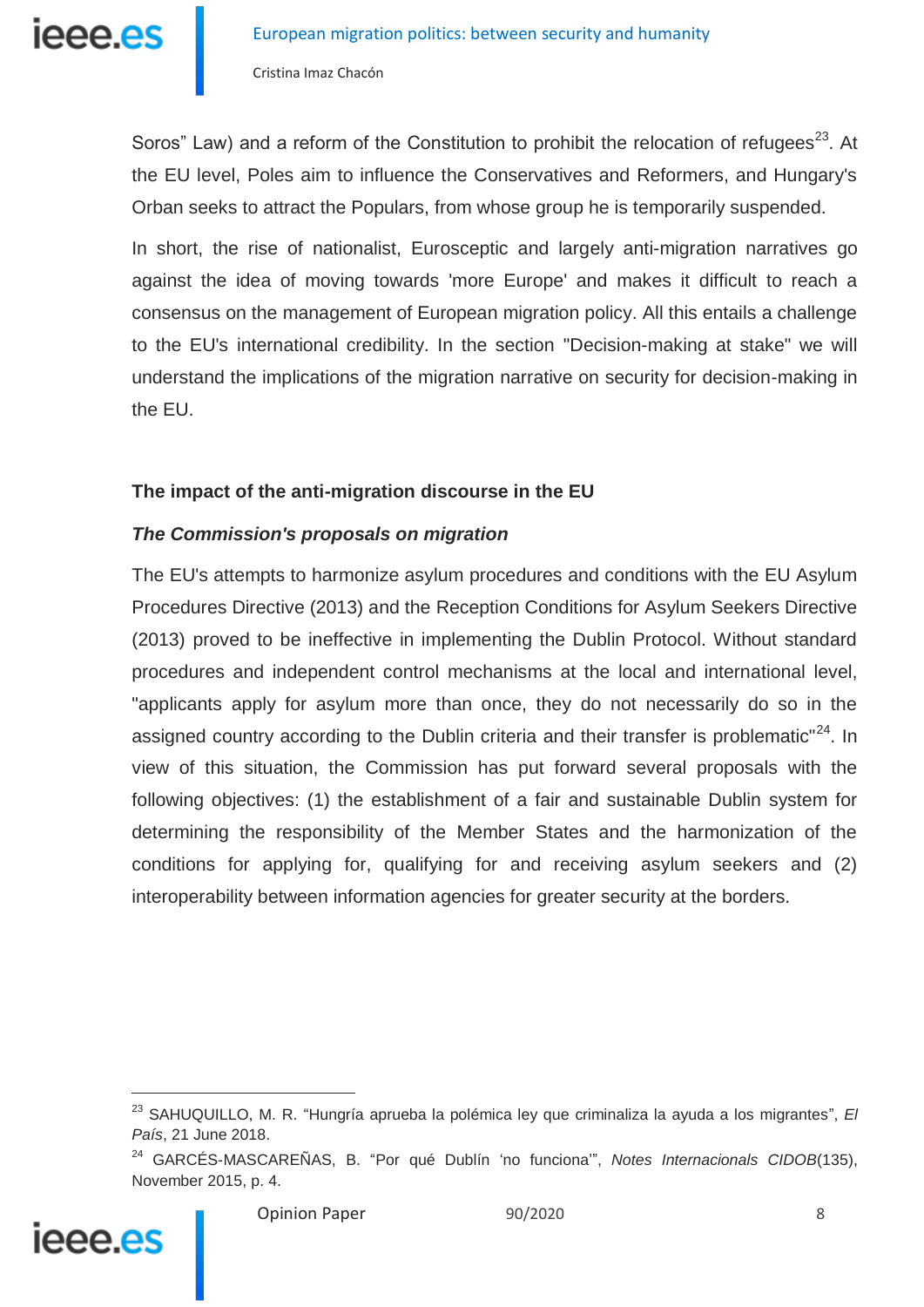

## *The reform of the Dublin system*

Garcés-Mascareñas argues that "the alternative to Dublin is not a new revision of the regulations, but a rethinking of how to build a true common asylum policy<sup>"25</sup>. To do this, the EU has had to rethink a basis of common principles to answer the following basic questions: how to distribute responsibility among member states, how to homogenize asylum procedures and conditions, and what to do with asylum seekers who are not recognized as refugees. In response to the reform of the Dublin system, the Parliament, for its part, reacted with the proposal for a centralized system of responsibility, that is to say, the management of asylum applications at EU level, instead of in the country of arrival. On the other hand, Parliament's Committee on Civil Liberties, under Cecilia Wilkström's report, suggested considering the population size and economy of the Member States as criteria for the resettlement of asylum seekers<sup>26</sup>. They also proposed blocking the transfer of asylum seekers between member states, processing asylum applications at European level and considering the applicants' links with specific countries as criteria for resettlement. The Council, for its part, is currently continuing discussions on the draft.

The Commission also proposed in 2016 (1) to harmonize and simplify the asylum procedure across the EU, (2) a greater convergence in the asylum recognition ratio and in the protection measures for asylum seekers among the Member States, (3) decent and harmonized reception standards, and (4) a resettlement system at EU level.

The Commission's proposal in 2016 to transform EASO into an EU agency, "with the means and mandate to assist Member States in crisis situations and provide them with technical assistance" was approved by Parliament and the Council in a first reading<sup>27</sup>. In December 2016, the Justice and Home Affairs Council raised questions about the potential overlap of powers between the new agency and the Commission with regard

<sup>&</sup>lt;sup>27</sup> ADEMMER, E., & STÖHR, T. "The Making of a New Cleavage? Evidence from Social Media Debates About Migration", *Kiel Institute for the World Economy* (2140), 2019, p. 11.



<sup>25</sup> *Idem*

<sup>&</sup>lt;sup>26</sup> ALTANASSOV, N., DUMBRAVA, C., MENTZELOPOULOU, M.-M., & RADJENOVIC, A. "EU asylum, borders and external cooperation on migration: Recent developments", *European Parliamentary Research Service*, 2018, p. 9.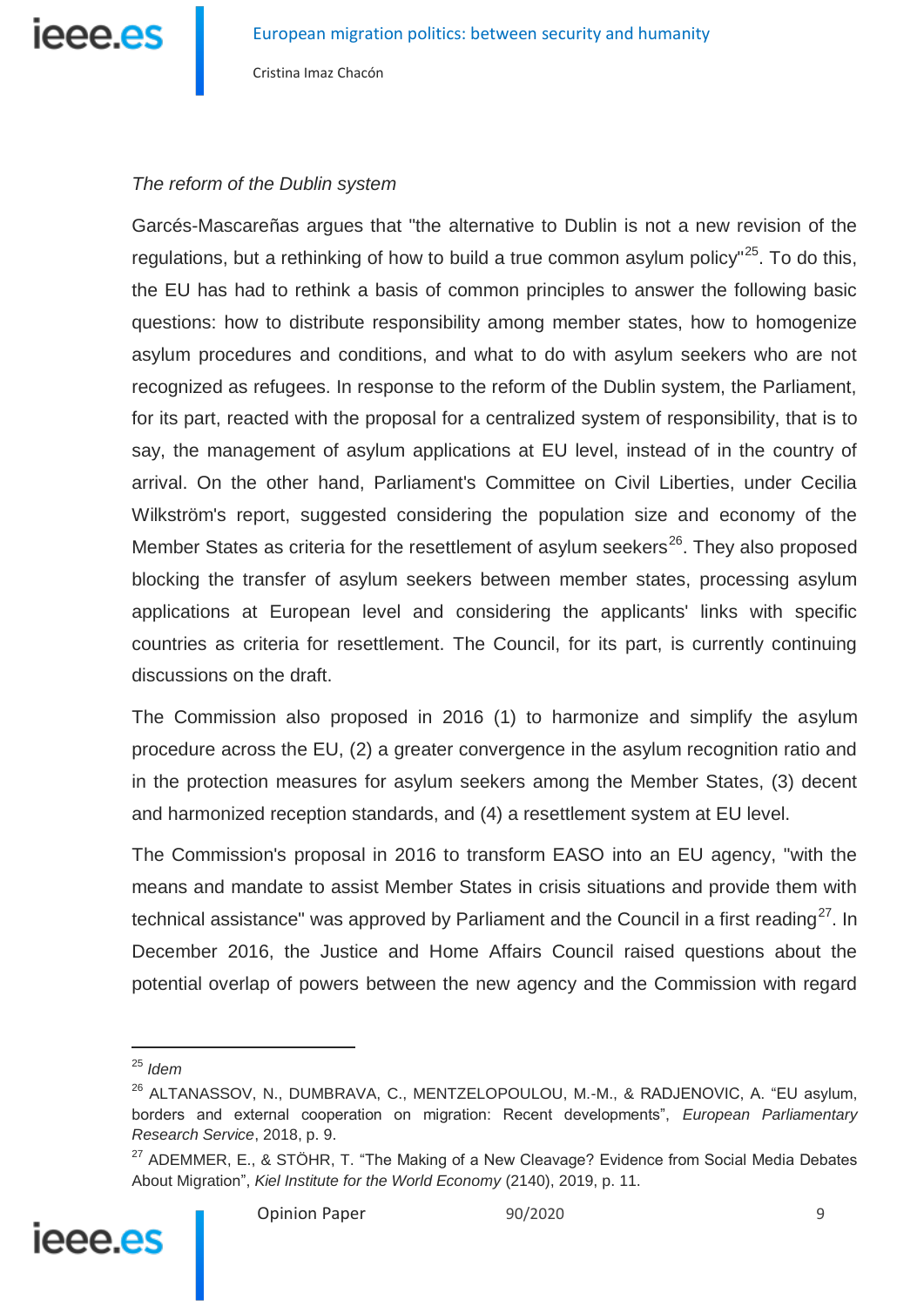

to the assessment of member states' capacities and responsibilities for the implementation of European law<sup>28</sup>.

#### *Border security and interoperability between information agencies*

The European Commission launched a proposal in 2016 in reference to the Eurodac regulation<sup>29</sup> whereby Member States would collect data and fingerprints from third country nationals or stateless persons not seeking international protection who cross EU borders irregularly or who are in the EU illegally $^{30}$ .

In response to the terrorist attacks in Paris, a reform of the Schengen Borders Code was adopted in March 2017, involving the permanent control of persons at EU entry points and biometric verification. By a joint decision between Parliament and the Council, the transformation of Frontex into the European Coast Guard Agency took place in 2016 and the Entry/Exit System (EES) of the EU's register of non-national travelers for the identification of "over-stayers" was introduced in 2017. The latter was complemented by the ETIAS (European Travel Information and Authorisation System) programme, which checks asylum seekers' applications against European intelligence databases such as Eurodac, Europol or Interpol. In addition, the introduction of the Schengen Information System (SIS) was proposed, to alert on wanted or missing persons and property, and the eu-LISA, a program for the operational management of large-scale IT systems in the areas of freedom, security and justice and the improvement of the interoperability of European information systems $^{31}$ .



<sup>&</sup>lt;sup>28</sup> ALTANASSOV, N., DUMBRAVA, C., MENTZELOPOULOU, M.-M., & RADJENOVIC, A. "EU asylum, borders and external cooperation on migration: Recent developments", *European Parliamentary Research Service,* 2018.

<sup>&</sup>lt;sup>29</sup> Eurodac is the European Union's fingerprint database used to register and identify asylum seekers and irregular migrants crossing the EU border.

<sup>30</sup> ALTANASSOV, N., DUMBRAVA, C., MENTZELOPOULOU, M.-M., & RADJENOVIC, A. "EU asylum, borders and external cooperation on migration: Recent developments", *European Parliamentary Research Service*, 2018, p. 11.

<sup>31</sup> *Idem*, p. 23.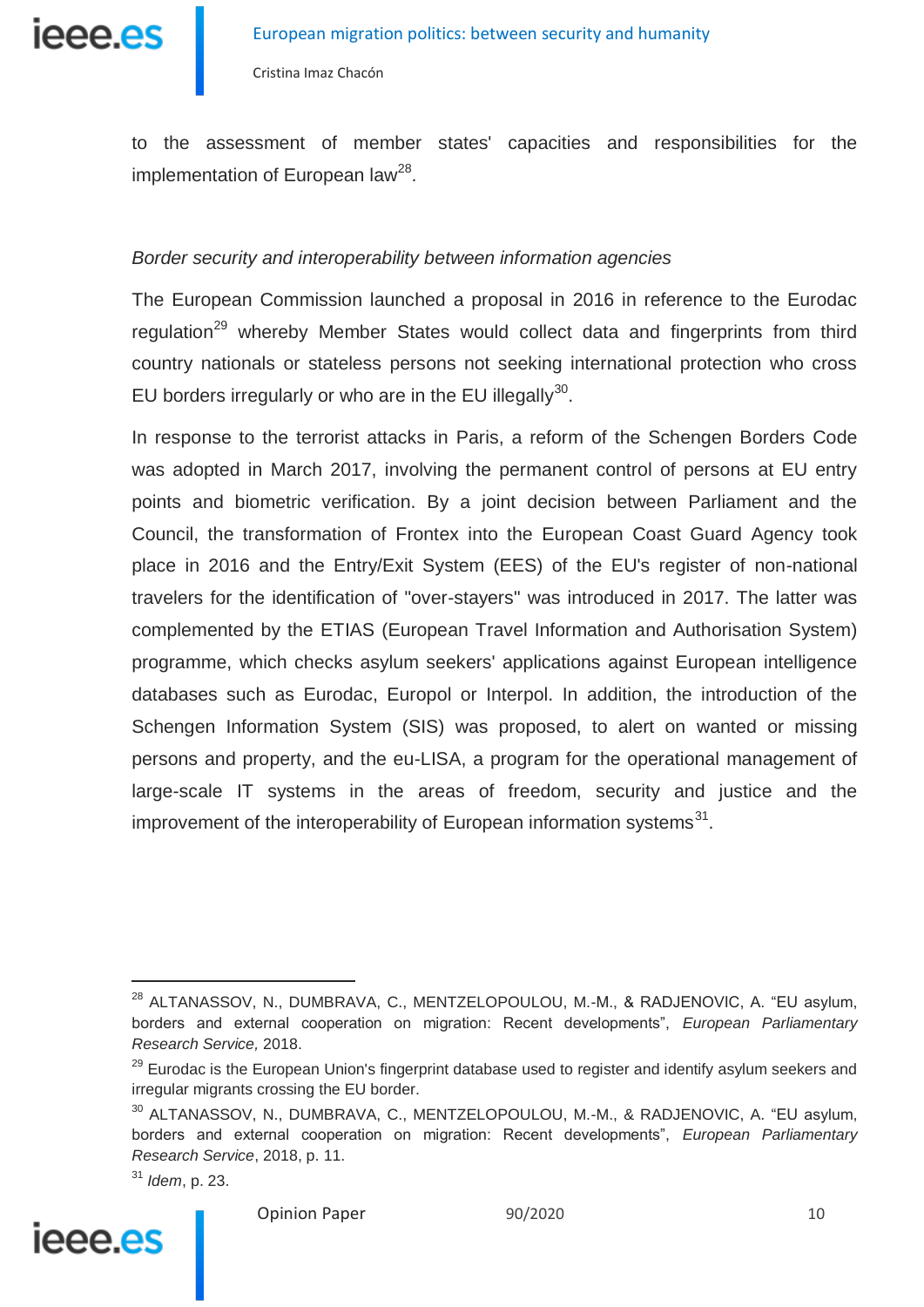

#### *Decision-making at stake*

| <b>Legislative</b><br>proposal                                                             | <b>Commission</b><br>proposal   | <b>Parliament's</b><br>position          | <b>Council's</b><br>position                 | <b>Current situation</b>                                                                                 |
|--------------------------------------------------------------------------------------------|---------------------------------|------------------------------------------|----------------------------------------------|----------------------------------------------------------------------------------------------------------|
| <b>The Dublin System Reform</b>                                                            |                                 |                                          |                                              |                                                                                                          |
| <b>Reform of the</b><br><b>Dublin system</b>                                               | Proposal<br>(May 2016)          | LIBE report<br>(November<br>2017)        | Negotiation<br>mandate<br>(October 2017)     | Trialogue                                                                                                |
| <b>Regulation on</b><br>the common<br>asylum<br>procedure                                  | Proposal<br>(July 2016)         | LIBE report<br>(April 2018)              | Discussions in<br>progress                   | Preparation phase                                                                                        |
| <b>Regulation on</b><br>uniform<br>requirements<br>for asylum                              | Proposal<br>(July 2016)         | LIBE report<br>(June 2017)               | Negotiation<br>mandate<br>(July 2017)        | Trialogue                                                                                                |
| <b>Directive on</b><br>reception<br>conditions                                             | Proposal<br>(July 2016)         | LIBE report<br>(October 2017)            | Negotiation<br>mandate<br>(November<br>2017) | Trialogue                                                                                                |
| <b>EU</b><br><b>Resettlement</b><br><b>Framework</b>                                       | Proposal<br>(July 2016)         | LIBE report<br>(October 2017)            | Negotiation<br>mandate<br>(November<br>2017) | Trialogue                                                                                                |
| <b>Turning the</b><br><b>EASO</b> into a<br><b>European</b><br><b>Agency</b>               | Proposal<br>(May 2016)          | LIBE report<br>(December<br>2016)        | Negotiating<br>mandate<br>(December<br>2016) | Interim agreement<br>(December 2017)<br>New Commission<br>proposal for<br>amendments<br>(September 2018) |
| On border security and interoperability between information agencies                       |                                 |                                          |                                              |                                                                                                          |
| <b>Eurodac</b><br>regulation                                                               | Proposal                        | LIBE report<br>(June 2017)               | Negotiation<br>mandate<br>(June 2017)        | Trialogue                                                                                                |
| <b>Reform of the</b><br><b>Schengen</b><br><b>Borders Code</b>                             | Proposal<br>(December<br>2015)  | <b>LIBE Report</b><br>(June 2016)        | General<br>approach<br>(February 2016)       | <b>Regulation (March</b><br>2017)                                                                        |
| <b>The European</b><br><b>Coast Guard</b><br><b>Agency</b><br>(formerly<br><b>Frontex)</b> | Proposal<br>(December<br>2015)  | <b>LIBE Report</b><br>(June 2016)        | Negotiation<br>Mandate (June<br>2016)        | Regulation<br>(September 2016)                                                                           |
| <b>Entry and Exit</b><br><b>System (EES)</b>                                               | Proposal<br>(April 2016)        | <b>LIBE Report</b><br>(February 2017)    | Negotiation<br>mandate (March<br>2017)       | Regulation<br>(November 2017)                                                                            |
| <b>ETIAS</b>                                                                               | Proposal<br>(November<br>2016)  | <b>LIBE Report</b><br>(October 2017)     | General<br>approach<br>(June 2017)           | Regulation<br>(December 2017)                                                                            |
| <b>Schengen</b><br><b>Information</b><br><b>System</b>                                     | Proposals<br>(December<br>2016) | LIBE report<br>(November<br>2017)        | Negotiation<br>mandate<br>(Nov. 2017)        | Trialogue                                                                                                |
| eu-LISA                                                                                    | Proposal<br>(December<br>2017)  | <b>LIBE Report</b><br>(December<br>2017) | General<br>approach<br>(Dec 2017)            | Trialogue                                                                                                |

**Table 1. Status of the Commission's 2016 legislative proposals on the migration issue.** Source. Updated data (February 2020). ALTANASSOV, N., DUMBRAVA, C., MENTZELOPOULOU, M.-M., & RADJENOVIC, A. "EU asylum, borders and external cooperation on migration: Recent developments", European Parliamentary Research Service, 2018, p. 34.

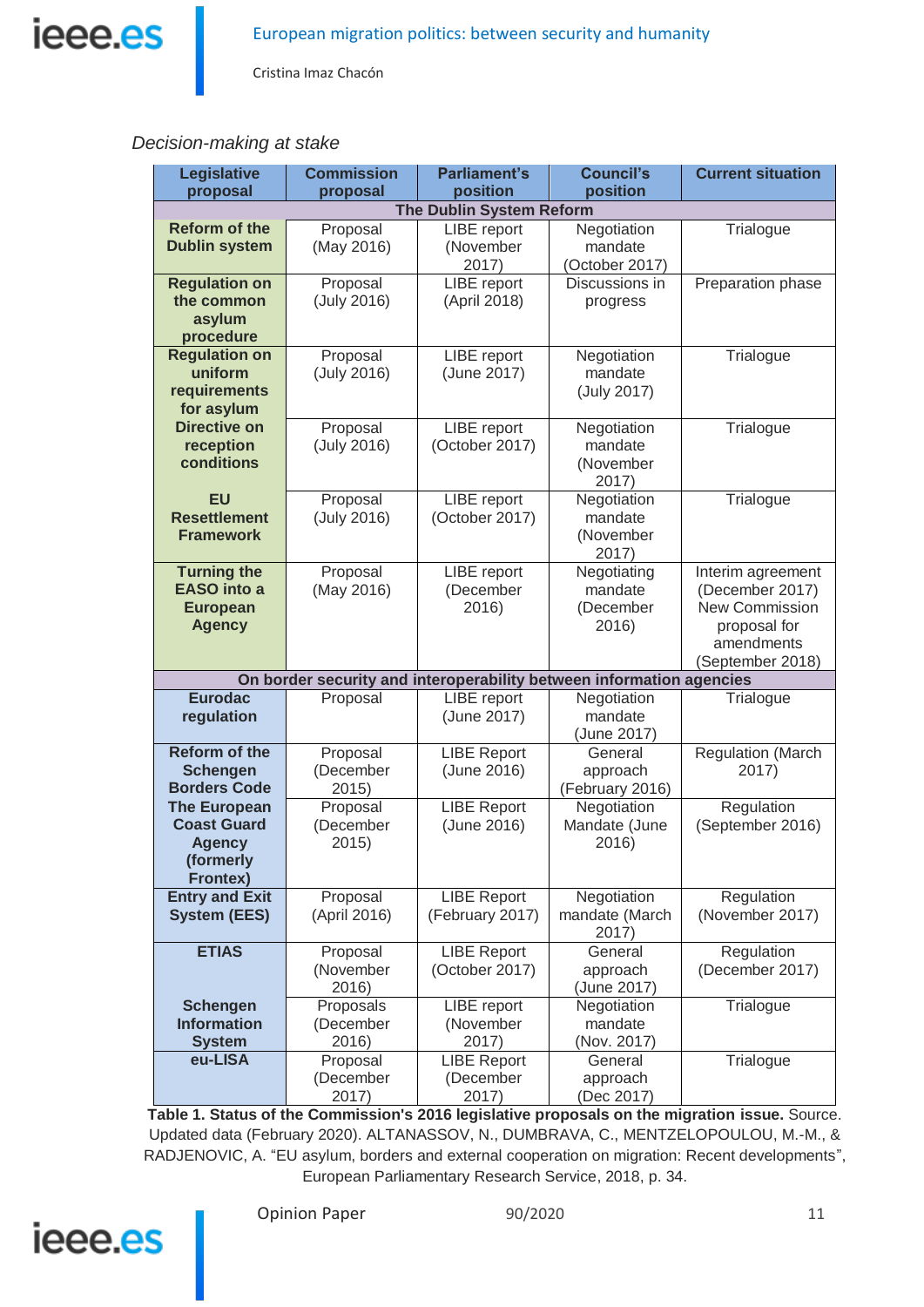The table above shows how the traditional EU decision-making is at stake, due to the greater role of the European Council vis-à-vis the Parliament and the Commission in the negotiations, since it is in the European Council that decisions are delayed due to the difficulty of finding consensus among the Member States. Even though the Eurosceptic and ultra-nationalist parties have already reached the European Parliament, the latter is generally more liberal than the European Council, leading to a paralysis in decisionmaking and shifting the final word to the Council.

The underlying problem is that the European Commission presented the above measures as a package', with the aim of having them all accepted by the co-legislators. However, only those measures more strictly related to the security aspect of the migration issue have been regulated, while the debate on the more humanitarian measures that seek to harmonize procedures remains open.

In fact, from the table we deduce that in those security-related migratory issues where the states do not have as much reserve of sovereignty, as in the case of the control of the community border and the control of irregular immigration, there is an easy transfer of competences to the EU, which facilitates the agreement between the Parliament and the Council for the implementation of the Commission's proposals. This is the case with the creation of FRONTEX together with the regulation of the Schengen system, ETIAS and EES. Not in all security-related issues has agreement been reached between the co-legislators, as is the case with EURODAC, the reform of the Schengen information systems or eu-LISA. This is because these agreements do not depend solely on the will of the Member States but are also influenced by the will of intelligence agencies at national and European level (Europol).

On the contrary, in those migration issues that are not directly related to security matters there is less transfer of competences from the member states to the EU, such as the regulation of legal immigration or asylum. It is in these measures that the threeway dialogue process continues, see in the Dublin reform, the common asylum procedure, uniform asylum requirements, reception conditions or the EU resettlement framework.

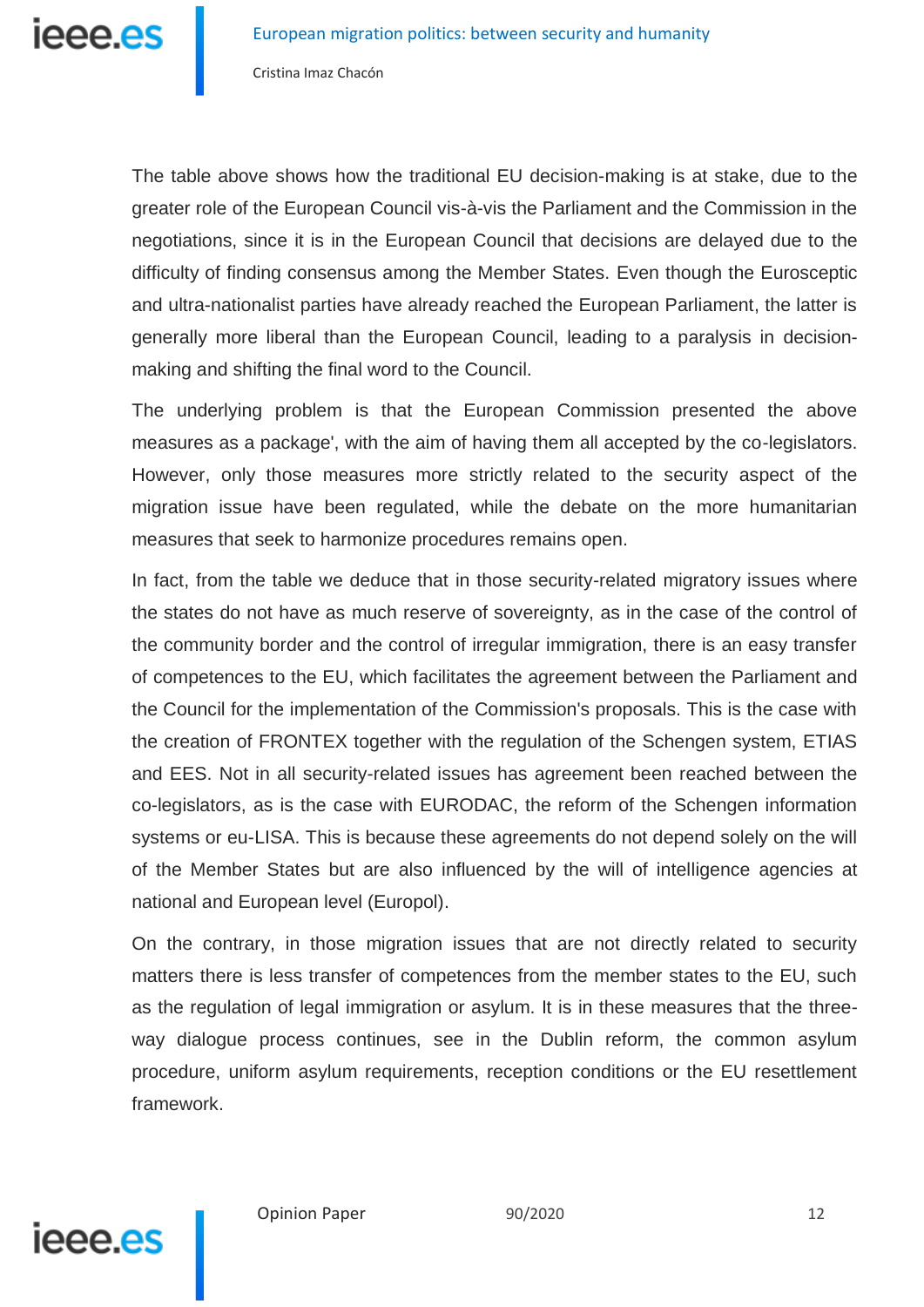

# *The shielding and externalization of European borders*

With the arrival of Syrian refugees in 2015-2016, some member countries from Northern, Central and Eastern Europe (e.g. Germany, Sweden, Denmark) rejected the proposal to end the Dublin legislation and replace it with a new regulation to distribute asylum seekers across the European Union. In the absence of a renewal of the Dublin protocol and the failed quota system, two alternative movements emerged. Firstly, a reorientation of the budget whereby EUR 10 billion was allocated to frontline countries, in other words, the same policy that had previously failed was insisted upon, but this time with more resources. Secondly, the externalization of the migration issue was normalized through agreements with third countries.

Indeed, cooperation with third countries and externalization of EU borders, governed by the Global Approach to Migration, are other aspects openly criticized by the UNHCR: "the EU should take in at least 20% of global resettlement needs and should not rely on cooperation with third countries<sup>"32</sup>. The EU's declaration with Turkey, agreements with Mediterranean countries (Libya, Morocco or Tunisia), support for non-EU European countries (such as Serbia or the Republic of North Macedonia), trust funds for so-called countries of origin (such as the Syria Trust Fund) and the EU's relations with Africa all raise the question of whether the EU depends on cooperation with third countries for the management of migration flows.

The agreements with third countries by each Member State on a bilateral basis and not at the level of the European Union through the European Council, denote a prioritization of national interests over European ones. Indeed, the bilateral treaty of the Member States with Turkey was "an experiment by the European institutions as a response to a complex and multilateral policy challenge<sup>"33</sup>. According to the agreement, irregular migrants entering Greece after 20 March 2016 would be returned to Turkey and the EU would resettle one Syrian for every Syrian returned from Greece. In return, the EU made certain promises to Turkey that included visa liberalization, assistance of 6 billion euros, improvement of the Turkey-EU Customs Union and a review of the country's EU

<sup>33</sup> COLLET, E., & COZ, C. L. "After the storm: Learning from the EU response to the migration crisis", *Migration Policy Institute Europe*, 2018, p. 20.



<sup>&</sup>lt;sup>32</sup> ALTANASSOV, N., DUMBRAVA, C., MENTZELOPOULOU, M.-M., & RADJENOVIC, A"EU asylum, borders and external cooperation on migration: Recent developments", *European Parliamentary Research Service*, 2018, p. 15.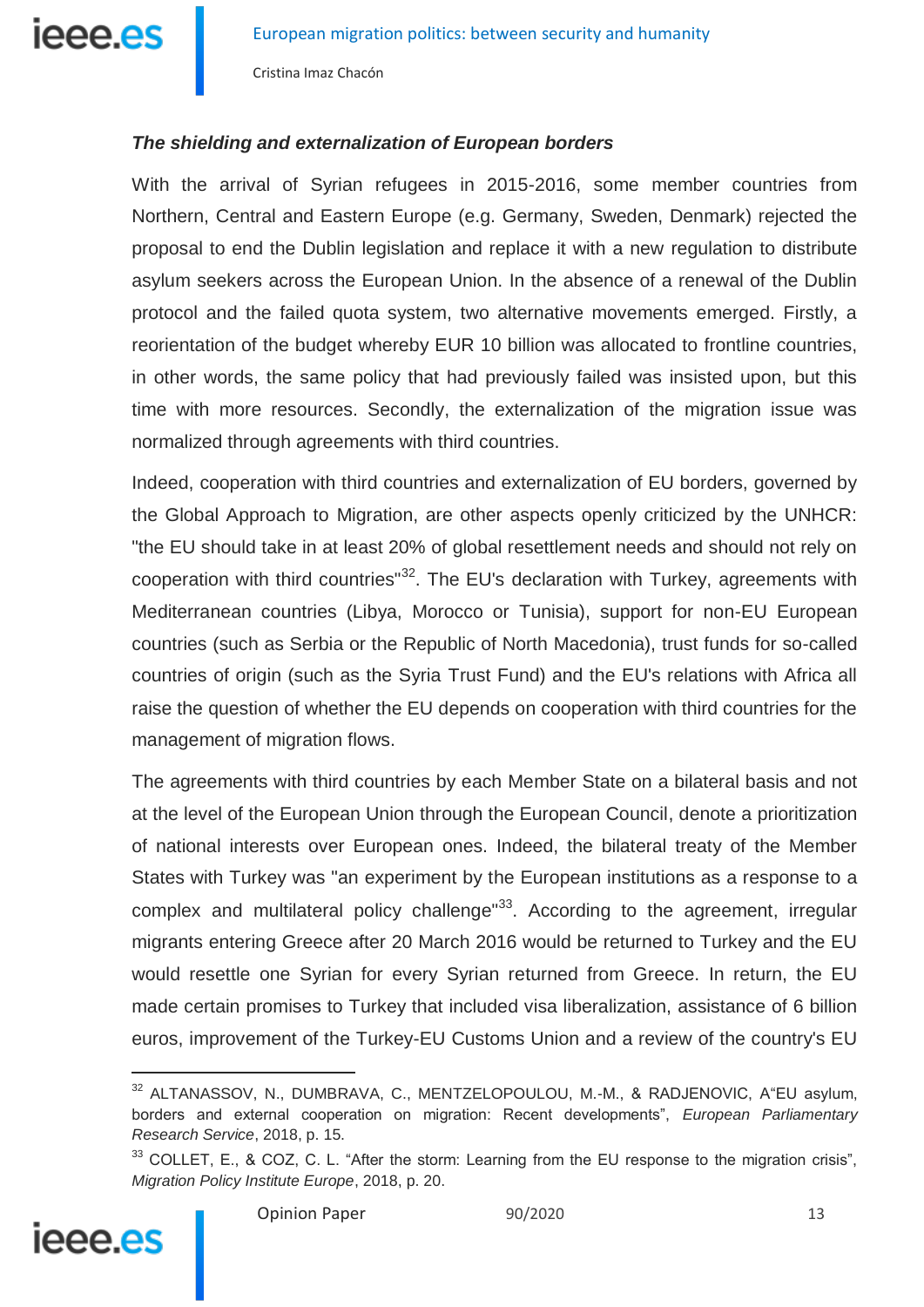accession process. While the headlines "rapid implementation of EU-Turkey Declaration looked like it would end the crisis", on the ground it heralded a change in the nature of the crisis as the negotiation required high-level political discussion, while implementation required coordination, planning and collaboration of local and national governments with European and international bodies<sup>34</sup>.

The agreement has now been suspended by the government of Erdoğan due to escalating tensions between Turkey and the EU over Turkish gas explorations in the waters off Cyprus. However, the recent renewal of Italy's signature of the controversial agreement with Libya for migration management and border control on the Central Mediterranean route, —"the world's deadliest migration route" according to the IOM—, suggests that the European Union continues to rely on bilateral agreements between member states and third countries. The EU's General Court "considers that the evidence presented by the European Council (...) shows that it is not the Union, but its Member States, as actors in international law, who conducted the negotiations with Turkey in this area, including on 18 March 2016" and that "neither the European Council nor any other institution of the Union has taken the decision to conclude an agreement with the Turkish Government in relation to the migration crisis<sup>"35</sup>. Although the EU-Turkey declaration was an informal pact between EU member states and Ankara, the externalization of borders in countries such as Turkey or Libya is of questionable legality, as none is considered safe by the EU. Therefore, in this case, the externalization of the migration management entails an externalization of the protection of the human rights of migrants in these countries.

The process of shielding the external borders of the European Union can also be seen in the development of FRONTEX. From being a mere instrument at the service of Member States, FRONTEX has come to have executive powers, acquire its own equipment, "coordinate joint operations, execute returns (voluntary and forced), sign agreements with third countries and recruit a corps of 10,000 armed border guards"<sup>36</sup>.

[https://elpais.com/elpais/2020/01/14/3500\\_millones/1578991134\\_775179.html?ssm=TW\\_CC](https://elpais.com/elpais/2020/01/14/3500_millones/1578991134_775179.html?ssm=TW_CC)



<sup>&</sup>lt;sup>34</sup> COLLET, E., & COZ, C. L. "After the storm: Learning from the EU response to the migration crisis", *Migration Policy Institute Europe*, 2018, p. 20.

 $35$  Press Release No 19/17, Orders of the General Court in Cases T-192/16, T-193/16 and T-257/16 NF, NG and NM v European Council (General Court of the European Union 28 February 2017)

<sup>36</sup> GONZÁLEZ-PÁRAMO, A. "El negocio en la sombra del discurso del miedo", *El País*. Retrieved on April, 25th 2020, de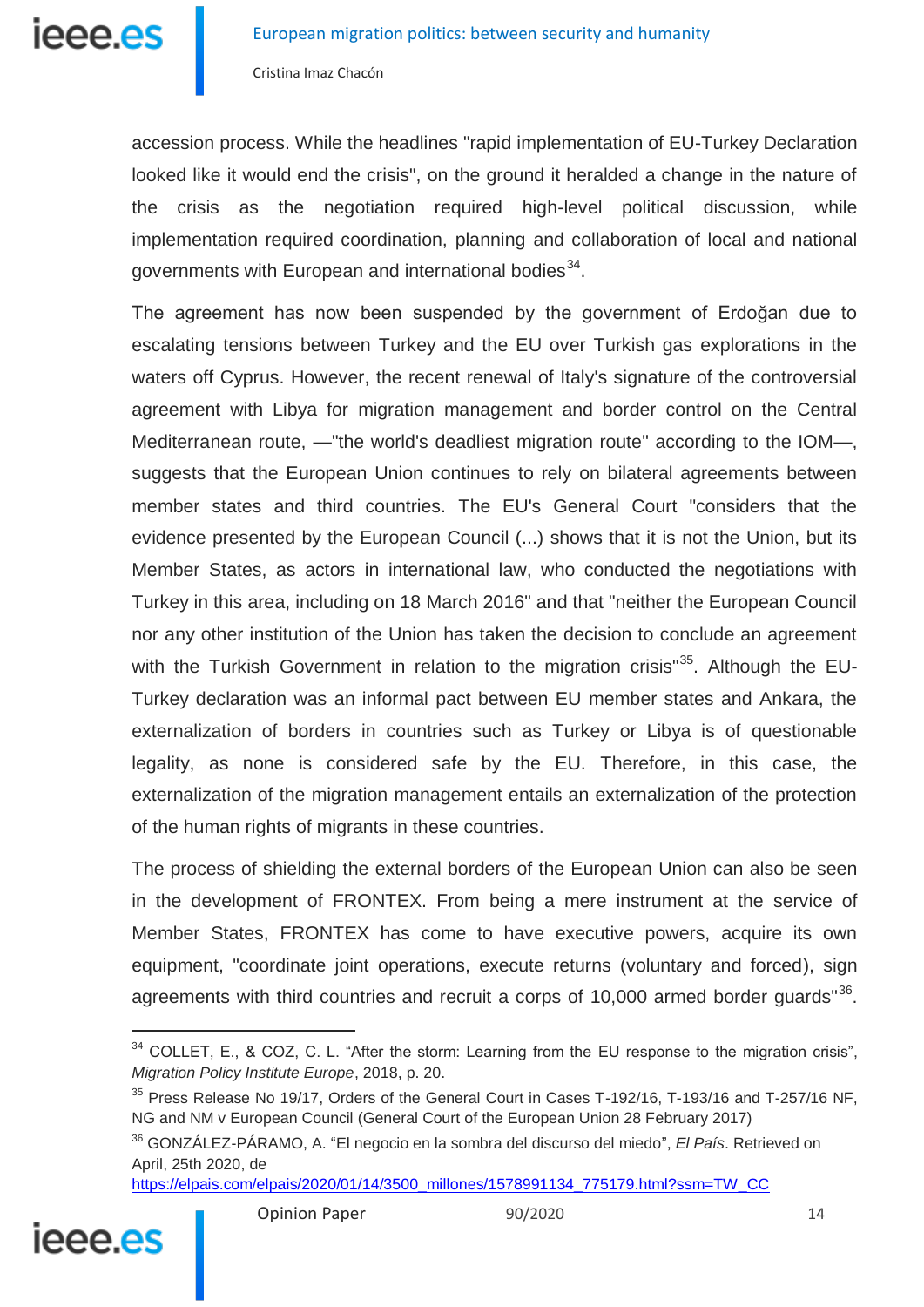ieee.es

Cristina Imaz Chacón

Another proof of the shift towards the EU's border protection can be seen in the 2021- 2017 budgetary framework, which will allocate "0.829 million euros to migration and border control (2.7% of the total budget, 207% more than the previous period), 24.322 million to security and defense (2.1% of the total) and a good part of the 100,000 million to innovation and the digital economy $37$ .

The European Union, in turn, has tried to respond to the immigrant trafficking networks on the Mediterranean routes through military operations such as EUNAVFOR MED $^{38}$ , also known as Operation Sophia. Due to the limited capabilities of the military to enforce the law in Operation Sophia, it was demonstrated that the military needs a new role in the EU whose priorities are: intelligence, training other civilian agencies in the protection of human rights and only acting in crisis situations<sup>39</sup>. On 17 February 2020, this operation, previously primarily humanitarian, was closed due to disagreements between Member States on where to land the rescued. Operation Sophia has been replaced by another operation to stop the supply of arms to Libya, under the condition set by countries such as Austria, Hungary or Italy that "in the event that the European naval deployment causes a knock-on effect on human trafficking networks, the naval assets will be withdrawn from the area, to prevent them from becoming an instrument of these networks<sup>"40</sup>. This shows once again that security issues are given priority over humanitarian issues in migration policy.

With respect to the EU's relations with Africa, some authors believe it is necessary to return to the principles of promoting integration and mobility in Africa of the Cotonou Agreement and the Joint Valletta Action Plan. The current approach, which focuses on the EU's Emergency Trust Fund for Africa, does not take into account that a country's development can increase its level of emigration by connecting migrant readmission

[http://www.ieee.es/Galerias/fichero/docs\\_informativos/2020/DIEEEI10\\_JOSPON\\_SegDef.pdf](http://www.ieee.es/Galerias/fichero/docs_informativos/2020/DIEEEI10_JOSPON_SegDef.pdf)



<sup>37</sup> GONZÁLEZ-PÁRAMO, A. "El negocio en la sombra del discurso del miedo", *El País*. Retrieved on April, 25th 2020, de

[https://elpais.com/elpais/2020/01/14/3500\\_millones/1578991134\\_775179.html?ssm=TW\\_CC](https://elpais.com/elpais/2020/01/14/3500_millones/1578991134_775179.html?ssm=TW_CC)

<sup>38</sup> EUNAVFOR MED stands for European Naval Force Mediterranean.

<sup>39</sup> HIMMRICH, J. "Beyond Operation Sophia: What role for the military in migration policy?" *Dahrendorf Forum: Debating Europe.* LSE !deas, 2019.

<sup>40</sup> PONTIJAS CALDERÓN, J. L. *Novedades en el panorama europeo de seguridad y defensa*, IEEE. Retrieved March 20, 2020, from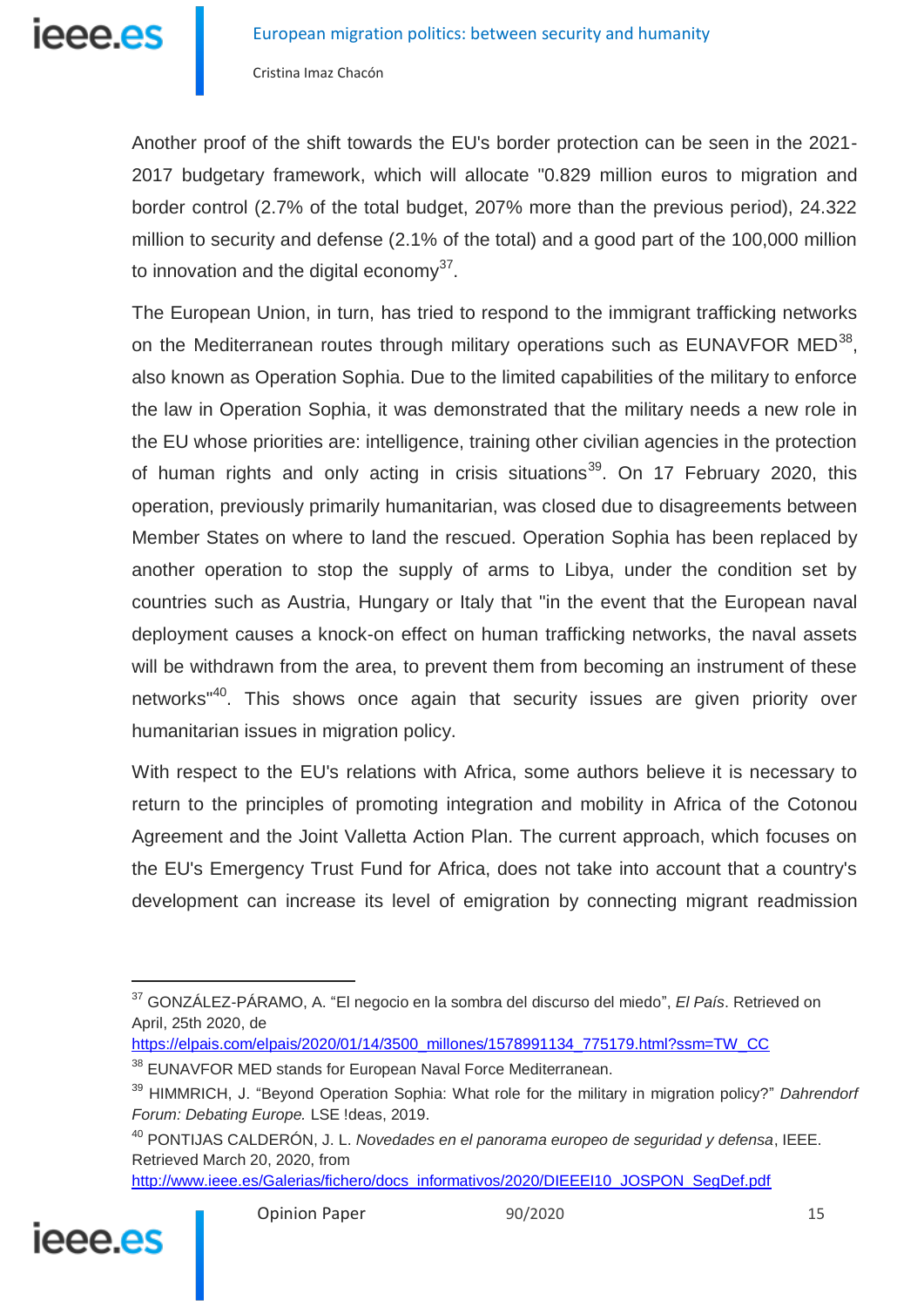

agreements with development cooperation<sup>41</sup> and frustrates African institutional efforts, such as those of ECOWAS, for African mobility $42$ .

#### *New agreement under the presidency of Von der Leyen*

Even though the refugee crisis in 2015 highlighted the need for a truly common European policy on migration, an ineffective policy that prioritizes national interests over the common good has continued to be pursued<sup>43</sup>. "Dublin is the result of a precarious balance of power between member countries with very different interests<sup>44</sup>. The differences between the member states have led to a lack of agreement between the Council and the European Parliament on a reform of the Dublin system. Although negotiations continue in progress on this issue, migration management is thus presented as a "symbolic policy" with which the European Union, on the one hand, does not provide an effective response to the arrival of asylum seekers with guaranteed minimum conditions and, on the other hand, fuels nationalist and xenophobic movements in the member countries.

In fact, the prioritization of national interests over the common European good and the securitization of migration policy have complicated the consensus between the Council and the European Parliament on the reform package and demonstrated that Community rules are moving towards more Europe on the one hand and the political will of the states on the other. This can be seen in the establishment of internal borders within Schengen in nine Member States (e.g. France), the impunity for human rights violations on the Balkan route and the bilateral agreements between Member States and third countries for the externalization of Community borders.

From the lack of agreement between Parliament and the European Council, we can conclude that it is increasingly difficult for the Commission to make proposals that will

<sup>44</sup> GARCÉS-MASCAREÑAS, B. "Por qué Dublín 'no funciona'", *Notes Internacionals CIDOB* (135), noviembre de 2015, p. 3.



<sup>41</sup> ÁLVAREZ, F. "Migración y seguridad: perspectivas de Europa", *Instituto Español de Estudios Extranjeros* (127), 2018, p. 16.

<sup>&</sup>lt;sup>42</sup> BARANA, L. "EU Migration Policy and Regional Integration in Africa: A New Challenge for European Policy Coherence", *Instituto Affari Internazionali, 18*(42), 2018, p. 1- 5.

<sup>43</sup> GARCÉS-MASCAREÑAS, B. "Por qué Dublín 'no funciona'", *Notes Internacionals CIDOB* (135), noviembre de 2015, p. 4.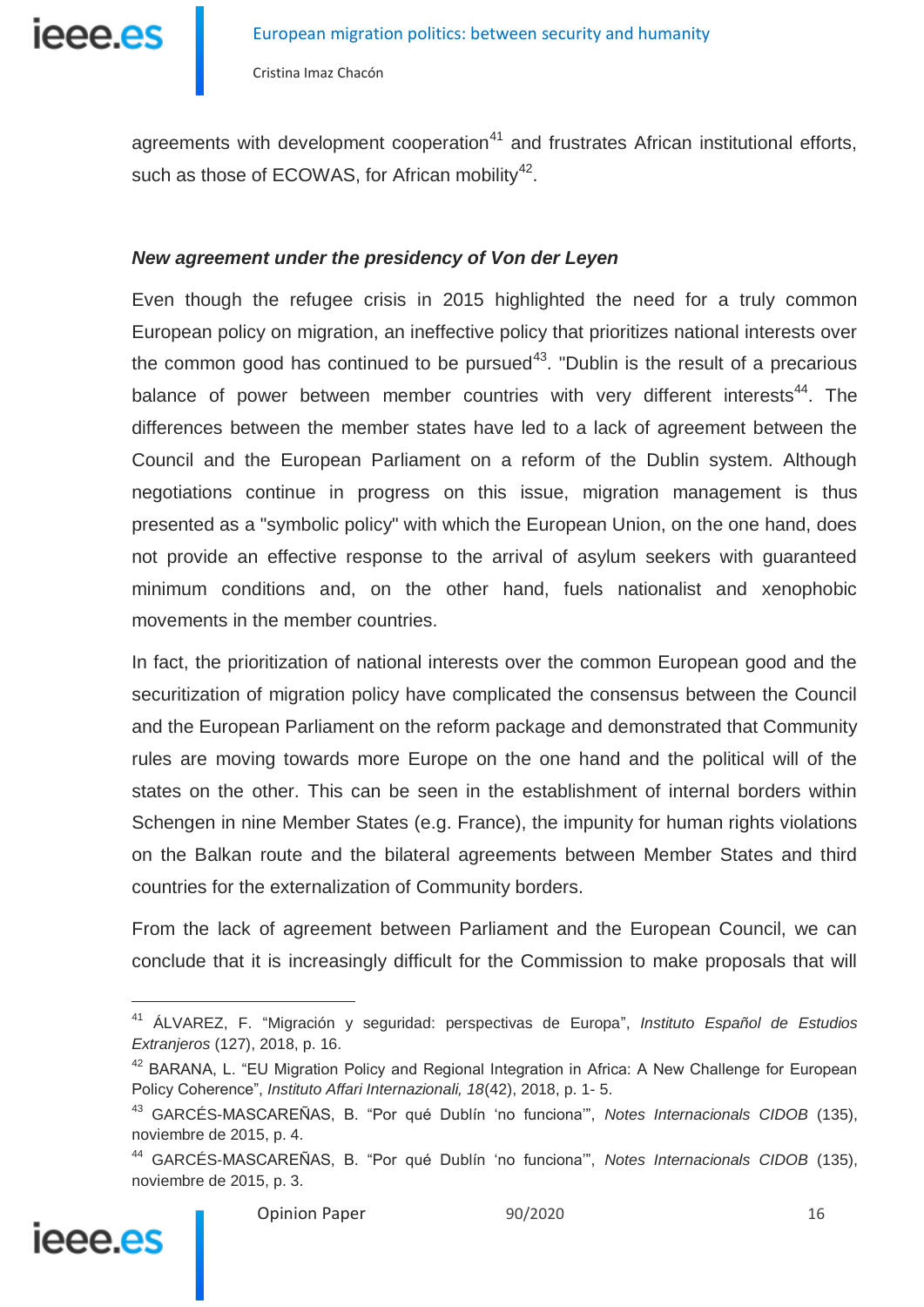

be accepted by the co-legislators. Faced with this new paradigm, the European Commission, under the presidency of Von der Leyen, has created a commissioner on the "Promotion of the European way of life"<sup>45</sup>, chaired by Greek Commissioner Margaritis Schinas. On the one hand, this position is precisely intended to combat the rise of nationalist parties by seeking to generate a pan-European identity. On the other hand, however, it can bring the EU closer to the far-right parties, because of the idea of protecting the European from the outter world. The union of the migratory policy with the European values is generating an alteration of the political language, since under the migratory question the subjects related to security are being prioritized in front of the most humanitarian ones.

The new European Commission had declared that in March 2020 it would unveil the European Union's new immigration and asylum pact. However, the emergence of the COVID-19 seems to indicate that there will be a change of priorities in European policy with an emphasis on shielding borders to ensure incomes, social cohesion, and a way out of the recession. Furthermore, the different European policies on the regularization of migrants in the face of the pandemic require a new, joint, fairer and more effective look at the migration issue. The future Pact on Asylum and Migration is therefore an opportunity to move forward on safe and legal migration routes, improve integration and access to employment, and implement more respectful and innovative temporary mobility mechanisms.

#### **Conclusion**

 $\overline{a}$ 

ieee.es

The traditional problems of the European Union, without exception of the migration management, always arise around institutional fragmentation, political segmentation and territorial differentiation. Post-arrival migration management of Syrian refugees in the EU has questioned the effectiveness of the Dublin protocol due to unequal distribution of responsibilities between member states, lack of efficiency and violation of refugees' rights. Furthermore, the EU's attempts to homogenize asylum procedures and conditions with the Directives on the Asylum Procedure in the EU (2013) and the

<sup>&</sup>lt;sup>45</sup> Initially this ministry would be called "Protection of the European way of life".